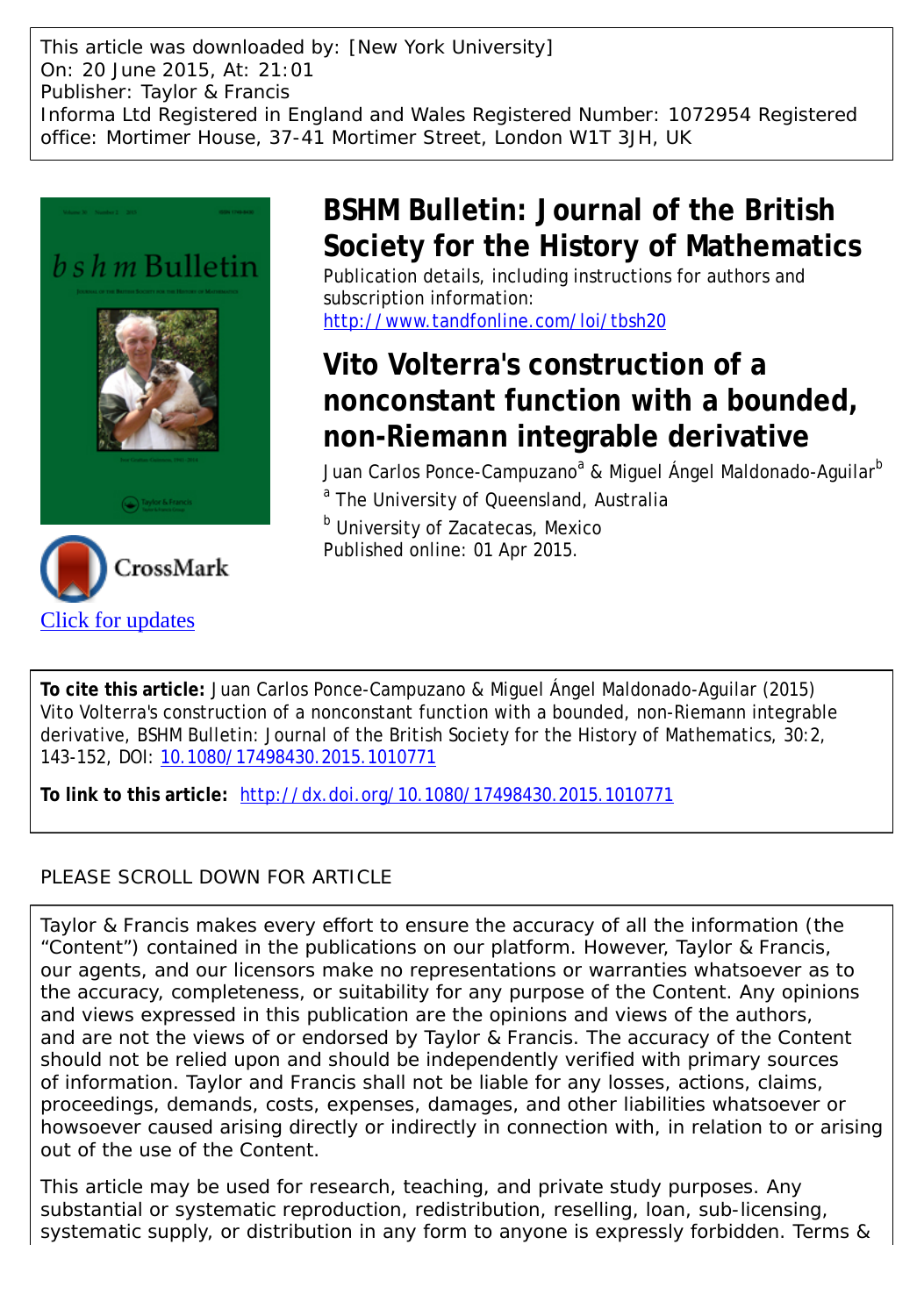Conditions of access and use can be found at [http://www.tandfonline.com/page/terms](http://www.tandfonline.com/page/terms-and-conditions)[and-conditions](http://www.tandfonline.com/page/terms-and-conditions)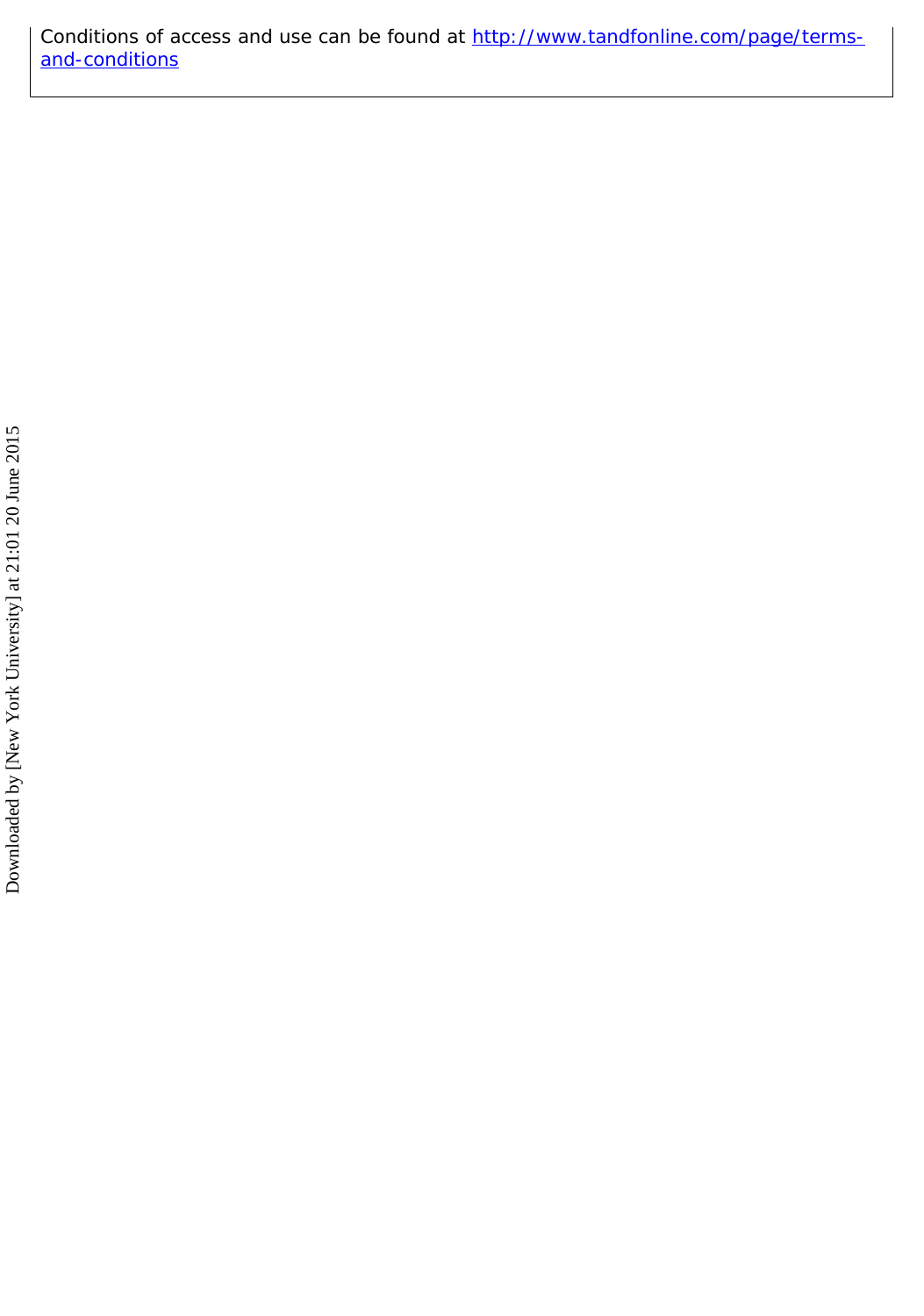### Vito Volterra's construction of a nonconstant function with a bounded, non-Riemann integrable derivative

JUAN CARLOS PONCE-CAMPUZANO<sup>[a](#page-2-0)</sup> and Miguel Ángel Maldonado-Aguilar<sup>[b](#page-2-0)</sup> <sup>a</sup>The University of Queensland, Australia;  ${}^{b}$ University of Zacatecas, Mexico

<span id="page-2-0"></span>In the 1880s the research on the theory of integration was focused mainly on the properties of infinite sets. The development of nowhere dense sets with positive outer content, known nowadays as nowhere dense sets with positive measure, allowed the construction of general functions with the purpose of extending Riemann's definition of integral. Vito Volterra provided, in 1881, an example of a differentiable function F whose derivative  $F'$  is bounded but not Riemann integrable. In this article we present and discuss Volterra's example.

#### Introduction

Vito Volterra (1860–1940) was an Italian mathematician generally known for<br>his contributions in different fields such as mathematical analysis, mathemat-<br>ical physics, celestial mechanics, the mathematical theory of elast his contributions in different fields such as mathematical analysis, mathematical physics, celestial mechanics, the mathematical theory of elasticity and mathematical biometrics. According to the Complete dictionary of scientific biogra $phv$  (see Volterra [2008,](#page-11-0) 85), some of his major works in these fields included the foundation of the theory of functionals and the solution of the type of integral equations with variable limits that now bear his name, methods of integrating hyperbolic partial differential equations, the motion of the Earth's poles and the list goes on.

In this article we will turn our attention to one particular aspect of Volterra's work on mathematical analysis. In 1881, he published the construction of nowhere dense sets of positive outer content. In the same year, he also published an example of a function with a bounded, non-Riemann integrable derivative. This example is remarkable since it shows that within the context of Riemann's theory of integration, the fundamental operations of differentiation and integration are not entirely reversible. Now, before introducing Volterra's example, we would like to present a brief historical background about the integral calculus and its evolution.

#### Historical background: the integral calculus in the eighteenth century

In the eighteenth century, the *integral calculus* was considered essentially as the inverse process of differential calculus. In other words, integration was conceived as the reverse process of differentiation (also called antidifferentiation). This is largely due to the influence of Newton's and Leibniz's works. In the first instance, Newton solved area and volume problems interpreting them as inverse problems of rate of change. By contrast, Leibniz tackled the same problems interpreting them as a sum of differentials. Of course, both ultimately can be considered as antidifferentiation (see Edwards [1979](#page-11-1), 266).

Evidence of the above mentioned can be found in textbooks of calculus written in Europe in the eighteenth and nineteenth century. Leonhard Euler  $(1707-83)$ , for example, begins his treatise about integral calculus with the following: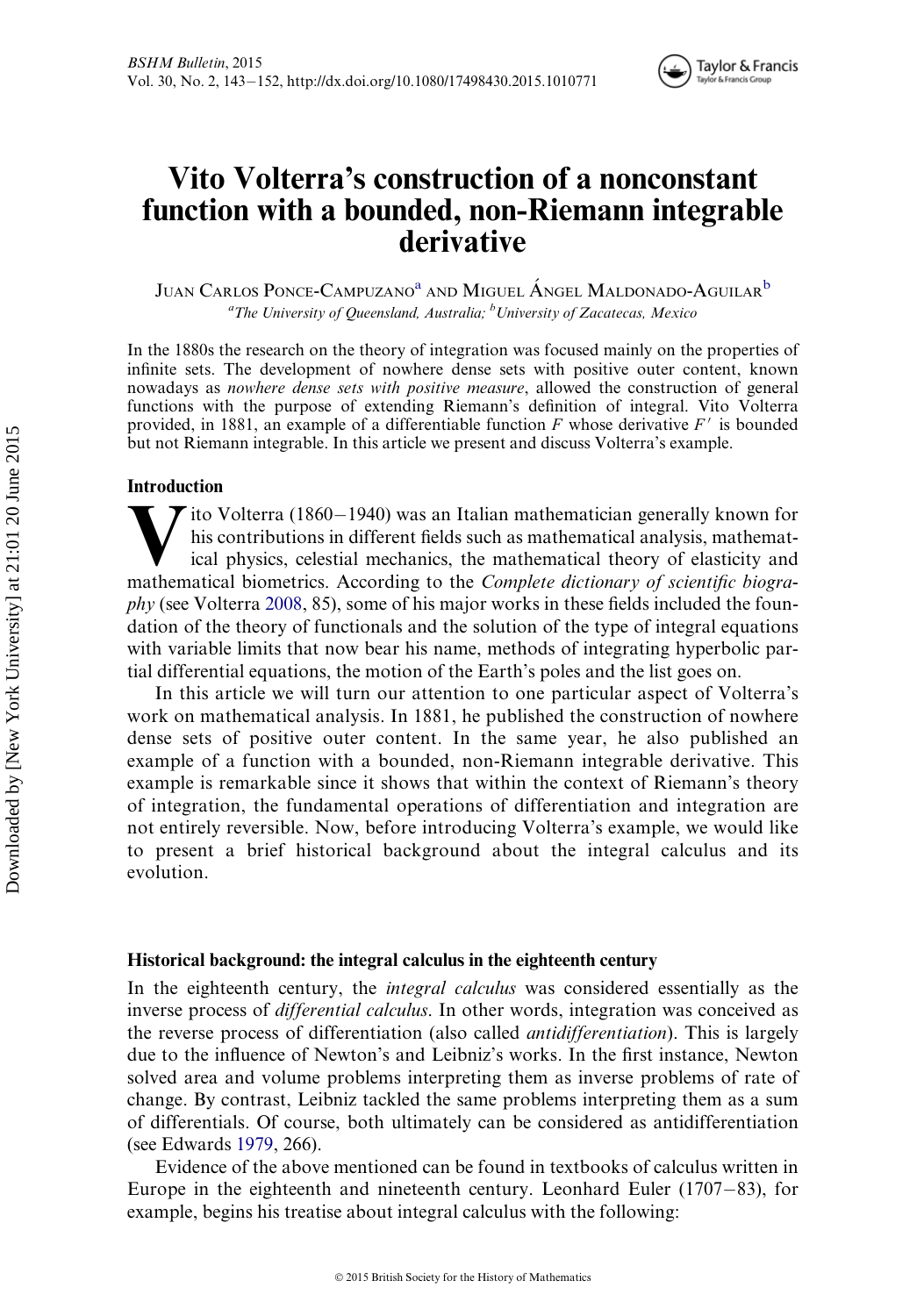Definition: Integral calculus is the method of finding, from a given differential, the quantity itself, and the operation that produces this is generally called integration. (Euler [1992,](#page-11-2) 5, Vol. 11)

Another example is the book Instituzioni analitiche use ad della Italian gioventu from 1748, written by the Italian mathematician Maria Gaetana Agnesi (1718–99). This treatise is considered as one of the first textbooks of Calculus (Truesdell [1989](#page-11-3)). Agnesi treated jointly differential and integral calculus, emphasizing its nature as inverse problems. In book three (volume II) we find the following:

The Integral Calculus, which is also used to be called Summatory Calculus, is the method of reducing a differential or fluxion quantity, to that quantity of which it is the difference or fluxion. Whence the operations of Integral Calculus are just the contrary to those of the Differential; and therefore it is also called The Inverse Method of Fluxions or Differences. (Agnesi [1748](#page-11-4), 613)

It wasn't until the 1820s, with the introduction of the concept of limit, that the integral calculus was considered from another standpoint. The French mathematician Augustin Louis Cauchy  $(1789-1857)$  introduced a new perspective to consider the processes of integration and differentiation within an analytical context, since he considered that the concepts of *integral* and *derivative* should be defined independently from each other.

In his Résumé des lecons donnés à l'École Royale Polytechnique sur le calcul infin-itésimale from 1823 (see Cauchy [1899](#page-11-5)), Cauchy defined the derivative of  $f(x)$  as the limit of the differential quotient

$$
\frac{f(x+h)-f(x)}{h}
$$

when  $h$  is infinitely small (or tends to zero). On the other hand, he introduced the definition of definite integral, emphasizing the need to establish its existence regardless of antidifferentiation. Suppose that  $f(x)$  is a continuous function defined on an interval  $[x_0, X]$ . Consider the partition of this interval  $x_0, x_1, x_2, ..., x_{n-1}, x_n = X$ , and the sum

$$
S_n = \sum_{i=1}^n f(x_{i-1})(x_i - x_{i-1}).
$$

(also called the Sum of Cauchy). If the absolute values of the differences  $x_i - x_{i-1}$ decrease indefinitely, the value of  $S_n$  tends to a certain limit S. Cauchy called this limit the definite integral and he represented it with the symbol

$$
\int_{x_0}^X f(x) \mathrm{d} x.
$$

Once the concepts of integral and derivative were established independently, Cauchy was able to bind them through a series of results that eventually lead to what we know today as the fundamental theorem of integral calculus for continuous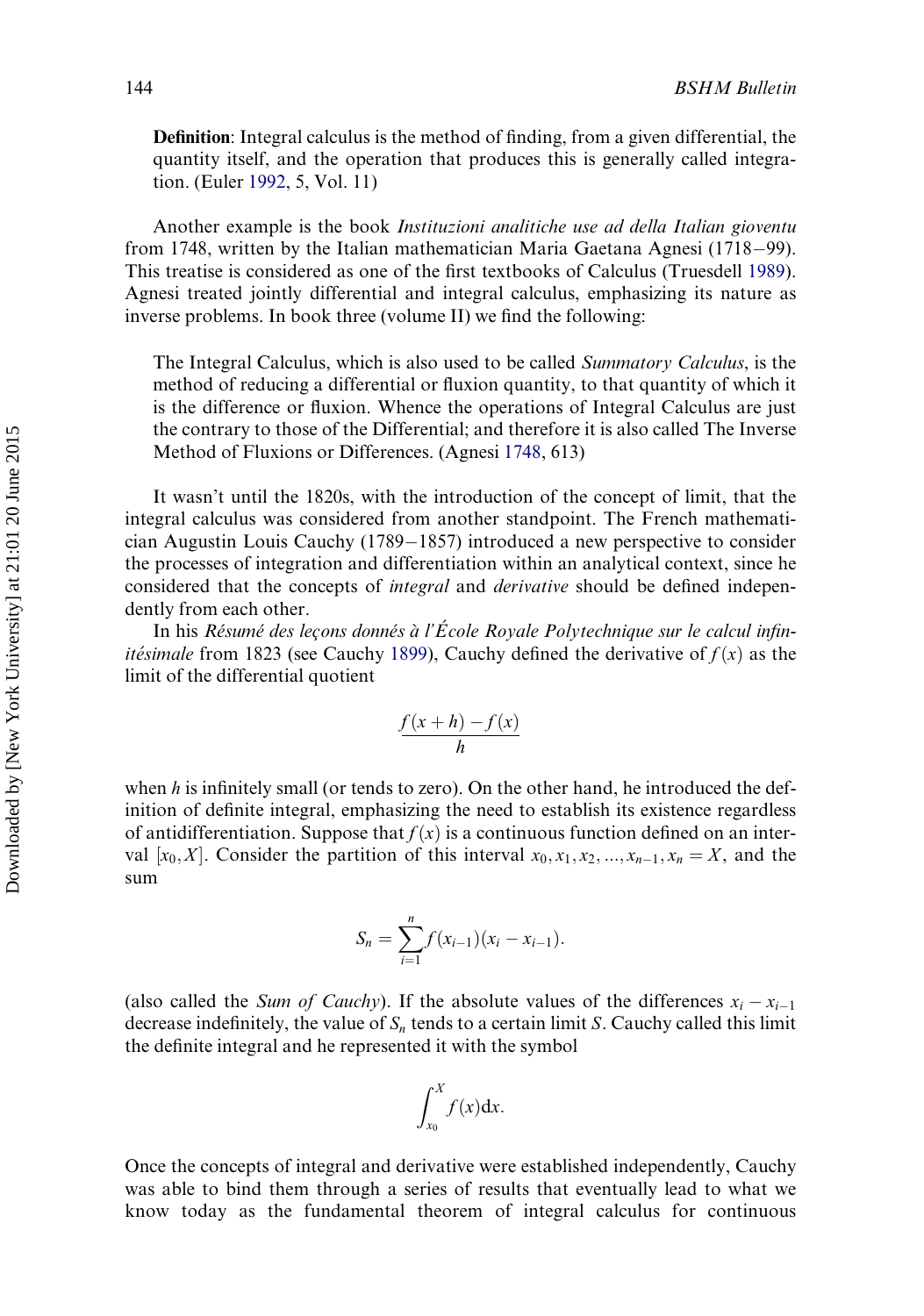functions. Cauchy's definition of integral was a significant development for two important reasons: First, the integral is defined as a limit, and second, its existence does not depend on antidifferentiation.

Cauchy not only proved the existence of the integral for any continuous function but he also treated cases when the integrand  $f(x)$  is bounded on [a, b] and is discontinuous at the point  $x_0 \in [a, b]$ ; Cauchy defined

$$
\int_{a}^{b} f(x) dx = \lim_{\varepsilon \to 0^{+}} \int_{a}^{x_{0} - \varepsilon} f(x) dx + \lim_{\varepsilon \to 0^{+}} \int_{x_{0} + \varepsilon}^{b} f(x) dx
$$

when these limits exist. The definite integral for a function with any finite number of discontinuities in  $[a, b]$  can be defined analogously.

The problem of integrating discontinuous functions did not become apparent until the modern concept of function was recognized. The German mathematicians Peter Gustav Lejeune Dirichlet (1805–59) and Georg Friedrich Bernhard Riemann  $(1826-66)$  made important contributions to solve this problem. On the one hand, Dirichlet was the first to call attention to the existence of functions that are discontinuous on an infinite set of points in a finite interval and to the problem of extending the concept of the integral to these kinds of functions. On the other hand, Riemann tackled the issue of integrability for more general functions in his work of 1854: Ueber die einer Function durch eine Darstellbarkeit trigonometrische Reihe (Riemann [1902\)](#page-11-6).

In brief, Riemann developed a theory of integration, based on the ideas of Cauchy, and reduced as much as possible the assumptions on the functions to be integrated. Riemann also established necessary and sufficient conditions for the integrability of bounded functions over an interval [a, b]. He considered a partition  $a =$  $x_0 < x_1 < \cdots < x_{n-1} < x_n = b$  on the interval [a, b] and defined the oscillation of  $f(x)$ in  $[x_{i-1}, x_i]$  as the difference between the greatest and least value of  $f(x)$  on  $[x_{i-1}, x_i]$ . Then he proved that a necessary and sufficient condition is that the sums

$$
S_n = \sum_{i=1}^n f(t_i)(x_i - x_{i-1}),
$$

where  $t_i \in [x_{i-1}, x_i]$ , approach a unique limit (that the integral exists) as the maximum  $|x_i - x_{i-1}|$  approaches zero, and that the sum of the intervals  $[x_{i-1}, x_i]$  in which the oscillation of  $f(x)$  is greater than any given number  $\delta$  must approach zero with the size of the intervals. Riemann denoted this limit by

$$
\int_a^b f(x) \mathrm{d} x.
$$

Remark 1: Nowadays, the oscillation of a function is defined in terms of the supremum and infimum. If f is bounded on [a, b], the oscillation of f on [a, b] is defined by

$$
W_f[a, b] = \sup\{f(x) \mid a \le x \le b\} - \inf\{f(x) \mid a \le x \le b\},\
$$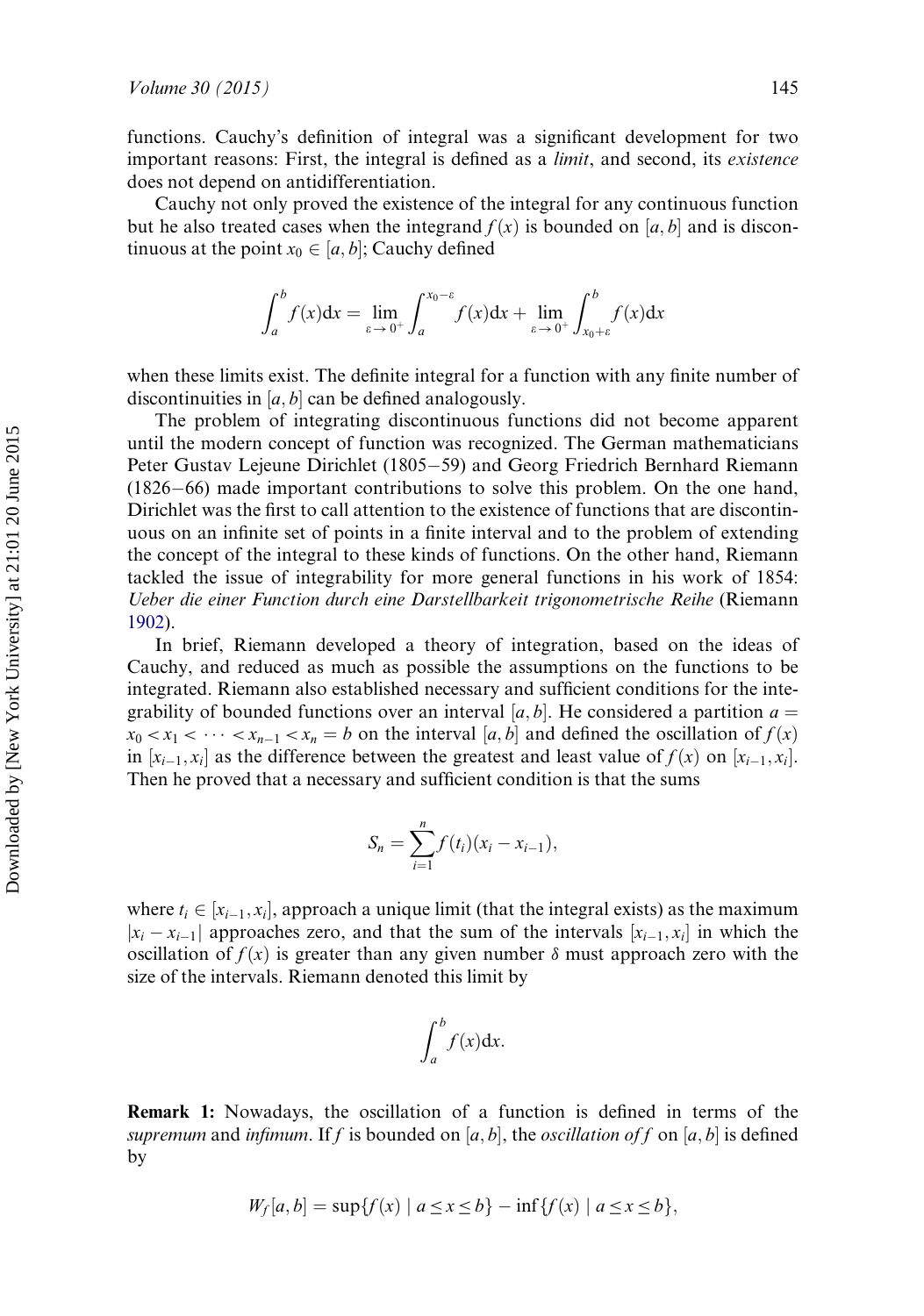which can also be written as

$$
W_f[a, b] = \sup\{|f(x) - f(x')| \mid a \le x, x' \le b\}.
$$

If  $a < x < b$ , the *oscillation of f at x* is defined by

$$
w_f(x) = \lim_{h \to 0^+} W_f(x - h, x + h).
$$

The corresponding definitions for  $x = a$  and  $x = b$  are

$$
w_f(a) = \lim_{h \to 0^+} W_f(a, a + h)
$$
 and  $w_f(b) = \lim_{h \to 0^+} W_f(b - h, b).$ 

For a fixed x in  $(a, b)$ ,  $W_f(x - h, x + h)$  is a nonnegative and nondecreasing function of h for  $0 < h < min(x - a, b - x)$ . This means that the function  $w_f(x)$  exists and is nonnegative. Similar arguments apply for  $w_f(a)$  and  $w_f(b)$ .

**Remark 2:** Let f be defined on [a, b]. If D denotes the set of discontinuities of f then

$$
D = \{x \in [a, b] \mid w_f(x) > 0\}.
$$

Historically, Riemann's definition of integral represented a significant advance because it was established in terms of more general summations (called now Riemann sums) and it involved the modern conception of function. Therefore it applies not only to continuous functions, but also to functions possessing an infinity of points of discontinuity in every interval. As an example of this, Riemann himself constructed the next function:

$$
f(x) = \sum_{i=1}^{\infty} \frac{(nx)}{n^2},
$$

where  $(x) = x - m(x)$ , if  $x \neq 2k + 1/2$ , and  $m(x)$  is the integer nearest x with  $(x) = 0$  if  $x = 2k + 1/2$ . This function has an infinite number of discontinuities in an even arbitrarily small interval yet it meets Riemann integrability conditions.

During the decade of 1880 research on the theory of integration was focused mainly on the properties of infinite sets. The development of nowhere dense sets with positive outer content, allowed the construction of more general functions with the purpose of extending Riemann's definition of integral.

**Remark 3:** A subset C of a topological space X is nowhere dense if and only if each neighbourhood of each point  $x \in X$  contains a point y such that the complement of C contains y and a neighbourhood of y (see Viro et al. [2008\)](#page-11-7).

**Remark 4:** If S denotes a bounded set of real numbers, the *outer content* of S is the real number  $c_e(S)$  defined as follows. Let  $I_1, I_2, ..., I_n$  denote a finite set of intervals which cover S in the sense that  $S \subset \bigcup_{k=1}^{n} I_k$ . Then  $c_e(S)$  denotes the greatest lower bound of all real numbers of the form  $\sum_{k=1}^{n} I(L)$  where  $I(L)$  is the length of L. Simbound of all real numbers of the form  $\sum_{k=1}^{n} L(I_k)$ , where  $L(I_k)$  is the length of  $I_k$ . Sim-<br>ilarly the *inner content* of  $S_c(G)$  is defined as the least upper bound of  $\sum_{k=1}^{n} L(I_k)$ ilarly, the *inner content* of *S*,  $c_i(S)$ , is defined as the least upper bound of  $\sum_{k=1}^n L(I_k)$ , where  $I_k \cap I'_k = \emptyset$  and  $\bigcup_{k=1}^n I_k \subset S$ .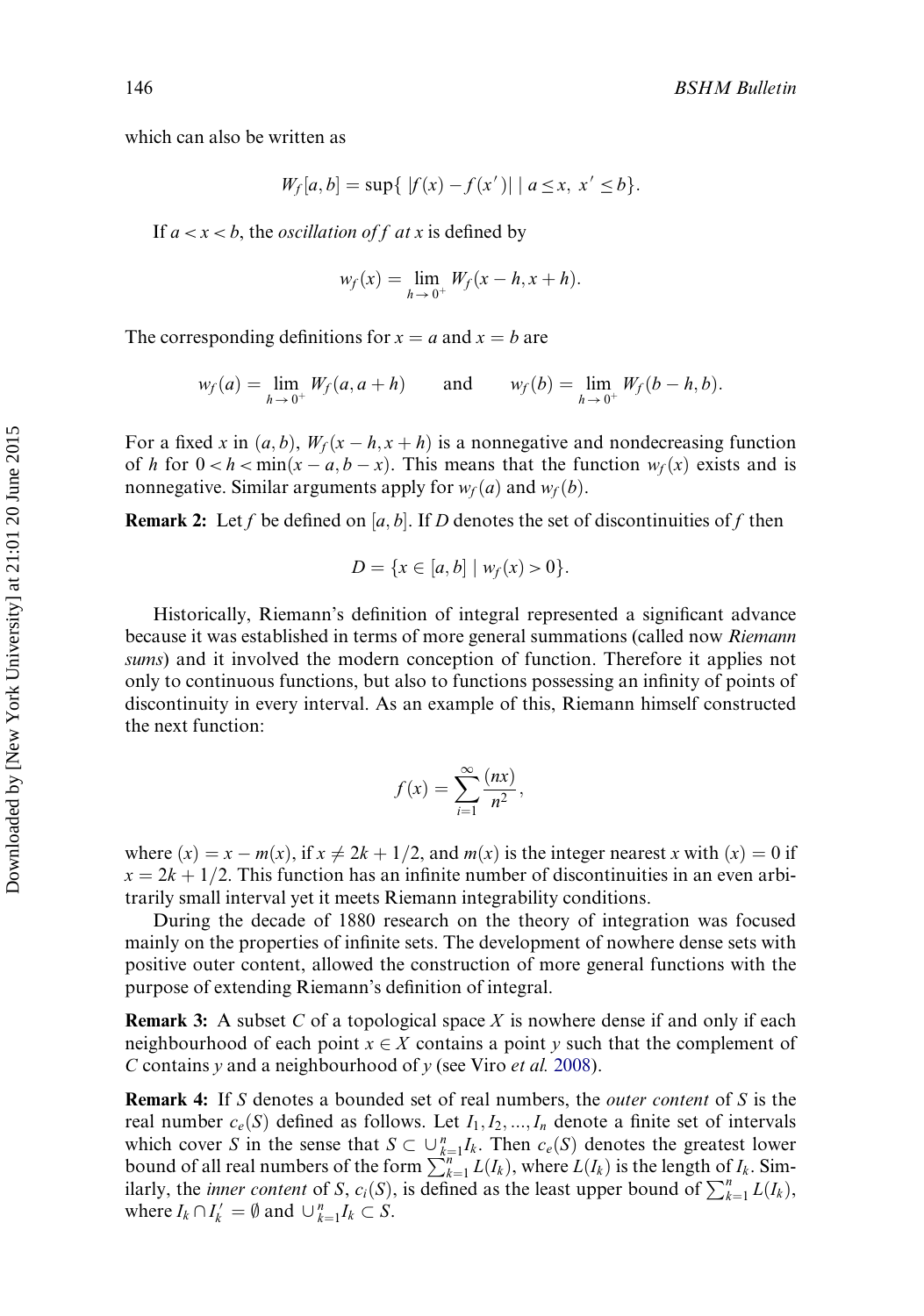Among the mathematicians who contributed to the theory of integration and the study of properties of infinite sets was Vito Volterra. In a paper written in 1881 while he was still a student at the Scuola Normale Superiore de Pisa, Volterra published the construction of a closed nowhere dense set in  $[0, 1]$  with outer content greater than  $2/3$  (Volterra [1881a](#page-11-8)). Using the characteristic function defined on this set, Volterra exhibited a non-integrable, pointwise discontinuous function.

**Remark 5:** A function f is *pointwise discontinuous* if it has infinitely many points of discontinuity yet is continuous on a dense set.

In the same year, Volterra also published an example of a continuous, non-constant function with bounded, nonintegrable derivative (Volterra [1881b\)](#page-11-9). This example became part of a set of functions, usually called pathological, that would defy the intuition of mathematicians while setting the stage for further developments in the theory of integration.

#### Construction of a continuous, nonconstant function with bounded, nonintegrable derivative

This section describes the concepts in Volterra's example. First, we give the iterative construction of the nowhere dense set with positive outer content. Then we define a function whose derivative is bounded but it is not Riemann integrable.

#### A nowhere dense set with positive outer content

Let us subdivide the interval  $[0, 1]$  into an infinite number of intervals. The first step is to construct a sequence  $1 > c_1 > c_2 > \cdots$  with the following properties:

- 1. The sequence  $c_n \to 0$ , when  $n \to \infty$
- 2.  $1 c_1 = \frac{1}{2^{2 \cdot 1}} (1 0)$ <br>3.  $c = c_1$   $\leq 1 c_1$
- 3.  $c_n c_{n+1} < 1 c_1$

In the next step we exclude the interval  $(c_1, 1)$  and we apply the same procedure to <br>h of the intervals  $(c_{n+1}, c_n)$ . That is, we construct a sequence each of the intervals  $(c_{n+1}, c_n)$ . That is,  $1 > c_{n,1}^1 > c_{n,2}^1 > c_{n,3}^1 > \cdots$  satisfying the following:

- 1.  $c_{n,k}^1 \rightarrow c_{n+1}$ , when  $k \rightarrow \infty$ 2.  $c_n - c_{n,1}^1 = \frac{1}{2^{2.2}}(c_n - c_{n+1})$ <br>3.  $c_{n,k}^1 - c_{n,k+1}^1 < c_n - c_{n,1}^1$
- 

According to this, each one of the intervals  $(c_{n+1}, c_n)$  is divided into an infinite number of intervals  $(c_{n,k+1}^1, c_{n,k}^1)$ , for  $k = 1, 2, 3, ...$  Then the above procedure is applied for each of these intervals, excluding  $(c_{n,1}^1, c_n)$ , and so on *ad infinitum*. [Figure 1](#page-7-0)<br>shows a diagram representing the first three steps of the subdivision of [0, 1] shows a diagram representing the first three steps of the subdivision of  $[0, 1]$ .

Let us denote by  $\overline{C}$  the set of points of division c's together with all their limit points including the points 0 and 1. Volterra proved that  $\overline{C}$  possess the following property: for  $s \in [0,1]\backslash\overline{C}$  there exists an open interval  $(a,b)$  such that  $x \in (a,b)$ , with  $a, b \in \overline{C}$ . In Volterra's words 'if we consider any portion of the interval [0, 1] in that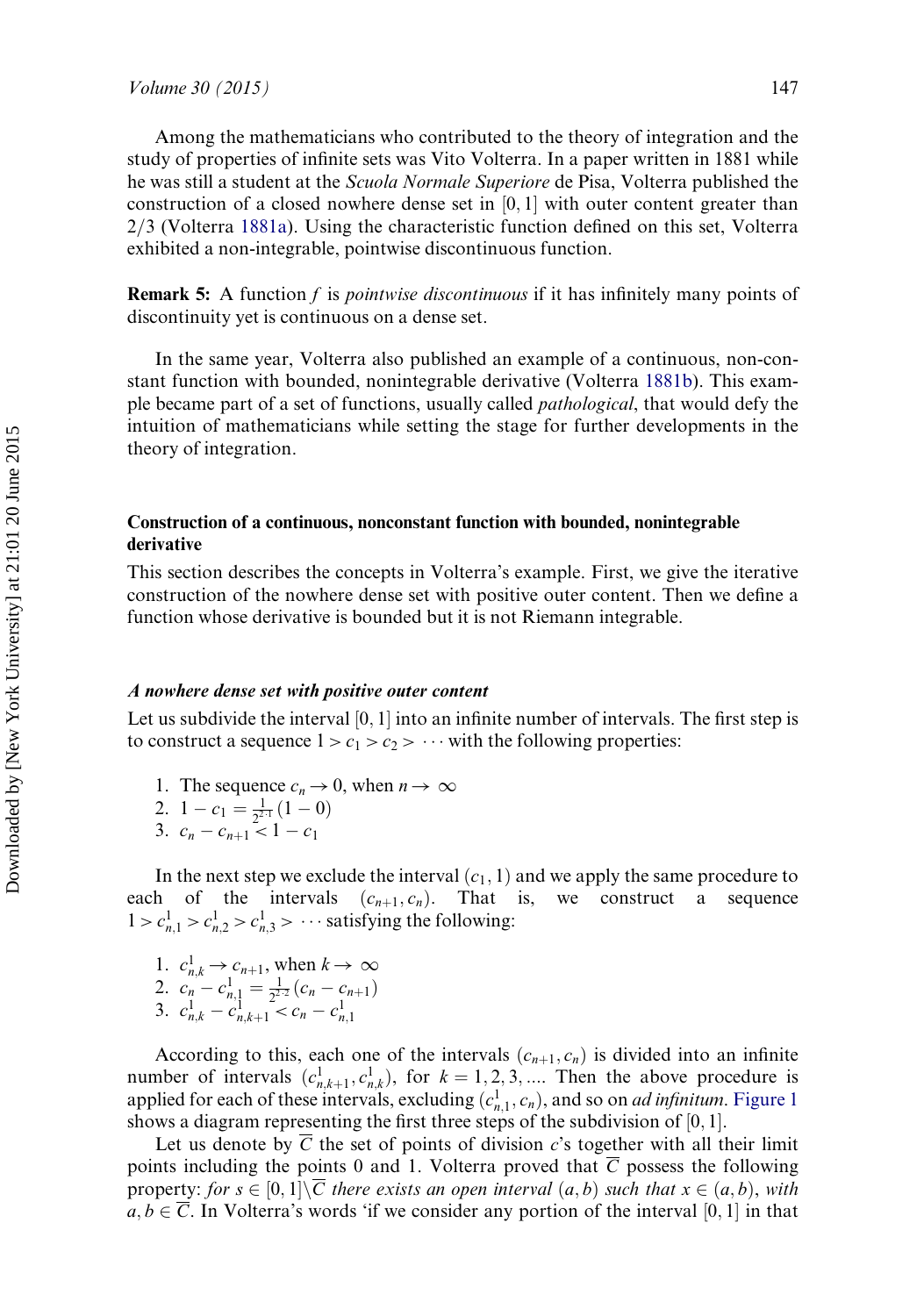<span id="page-7-0"></span>

Figure 1. The first three steps of the subdivision of the interval  $[0, 1]$ 

portion it is possible to find an interval on which there are not points of  $\overline{C}$ . (Volterra [1881a,](#page-11-8) 81-82). This is equivalent to saying that  $\overline{C}$  is a nowhere dense set.

On the other hand, notice that the set  $X = [0,1] \setminus \overline{C}$  is a disjoint union of open intervals whose end points belongs to  $\overline{C}$ . In fact, these open intervals are precisely those intervals which are excluded in the subdivision process from the construction of  $\overline{C}$ . That is, the intervals

$$
(c_1, 1), (c_{1,1}^1, c_1), (c_{2,1}^1, c_2), ..., (c_{n,1}^1, c_n), ...
$$

Moreover, if  $s_n$  denotes the total length of those intervals forming X that have length greater or equal to  $1/2^{2n}$ , then we have

$$
s_n < \frac{1}{2^2} + \frac{1}{2^4} + \dots + \frac{1}{2^{2n}} < \frac{1}{3},
$$

which follows from the construction of the set  $\overline{C}$ . From the above relationship we can deduce that the sum of those intervals containing elements of the set  $\overline{C}$  is greater than 2/3, that is, the outer content of  $\overline{C}$  is greater than 2/3. Once the set  $\overline{C}$  is constructed, Volterra exhibited a function whose bounded derivative is not integrable.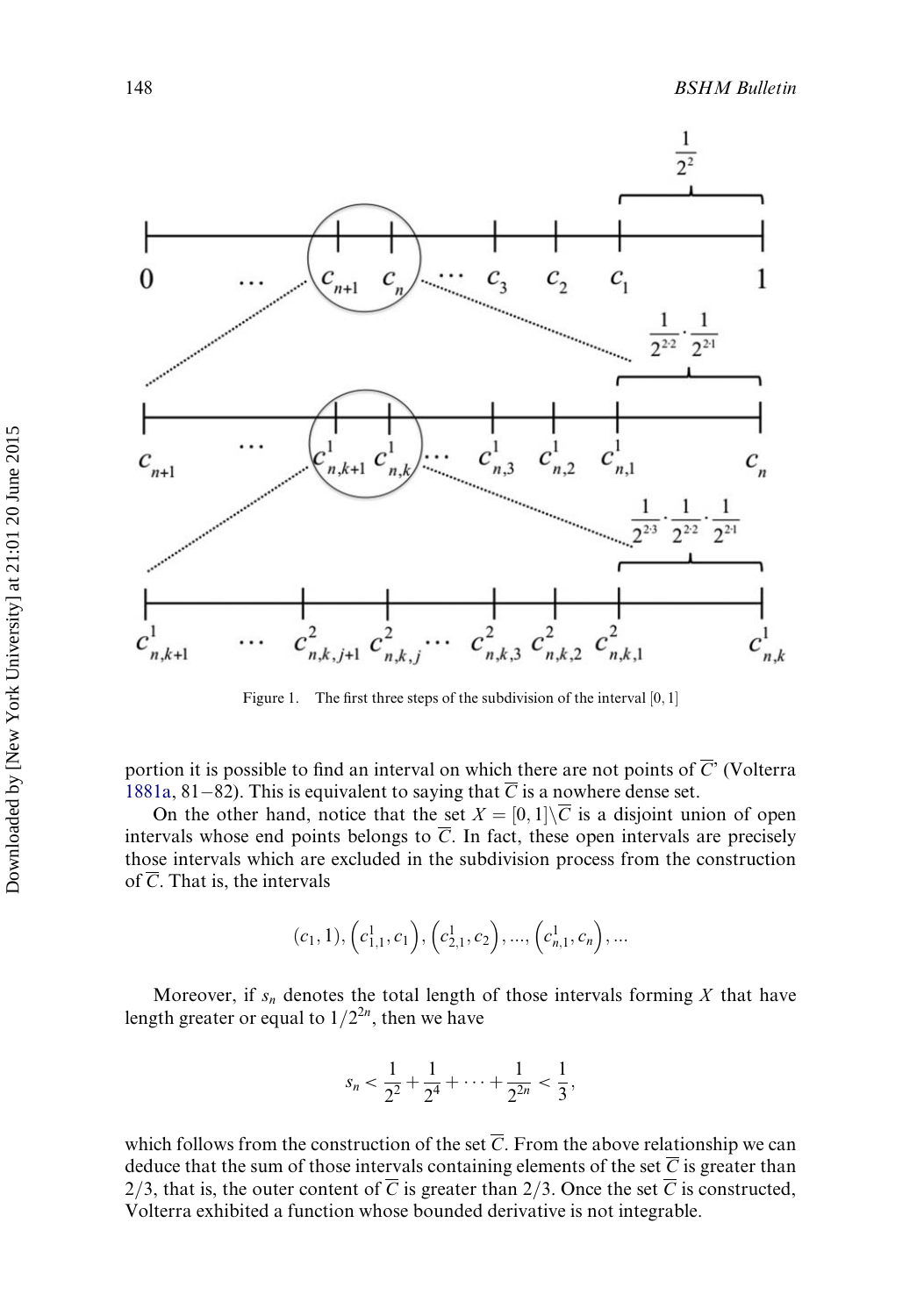#### A function with bounded, nonintegrable derivative

The fundamental idea of Volterra was to associate to each interval  $[a, b]$  a function with similar properties as the function defined by

$$
f(x) = x^2 \sin\left(\frac{1}{x}\right).
$$

For doing this, let  $f_{a,b} : [a,b] \to \mathbb{R}$  be defined as follows:

- 1.  $f_{ab}(x) = 0$ , for  $x = a$  or  $x = b$
- 2.  $f_{a,b}(x) = (x a)^2 \sin(\frac{1}{x-a})$ , for  $a < x \leq x_1$ , where  $x_1$  is the largest number less  $x_a$ ,  $y_a$ ,  $y_b$  =  $y_a$  a)  $\sin(y_a - a)$ , for  $a \le x \le x_1$ , where  $x_1$  is the largest in than or equal to  $\frac{a+b}{b}$  for which  $(x - a)^2 \sin(\frac{1}{b-a})$  has maximum value.
- $x-a$ 3.  $f_{a,b}(x) = (x_1 - a)^2 \sin\left(\frac{1}{x_1 - a}\right)$  $\left(\frac{1}{x_1-a}\right) = (b-x_2)^2 \sin \left(\frac{1}{b-x_2}\right)$  $\left(\frac{1}{b-x_2}\right)$ , if  $x_1 \leq x \leq x_2$ .
- 4.  $f_{a,b}(x) = (b-x)^2 \sin(\frac{1}{b-x})$ , if  $x_2 \le x < b$ , where  $x_2$  is the smallest number greater than or equal to  $\frac{a+b}{2}$  for which  $(b-x)^2 \sin(\frac{1}{b-x})$  has maximum value.

[Figure 2](#page-8-0) shows a representation of  $f_{a,b}$ . Notice also that  $f_{a,b}(x)$  is bounded. In fact

$$
|f_{a,b}(x)| < \begin{cases} (m-a)^2 & \forall m \in [a,b]. \\ (b-m)^2 & \end{cases}
$$
 (1)

The derivative of  $f_{a,b}(x)$  in a neighbourhood of a or b behaves in the same way as the derivative of the function  $f(x) = x^2 \sin(1/x)$  in a neighbourhood of 0. In other words,  $f'_{a,b}(x)$  oscillates indefinitely between the values  $-1$  and 1, when x approaches the end-<br>points a or b (see Figure 3). This means that  $f'(x)$  is discontinuous at a and b. Notice points *a* or *b* (see [Figure 3\)](#page-9-0). This means that  $f'_{a,b}(x)$  is discontinuous at *a* and *b*. Notice also that

$$
|f'_{a,b}(x)| < 2(b-a) + 1.
$$

<span id="page-8-0"></span>

Figure 2. A representation of  $f_{a,b}$  on  $[a,b]$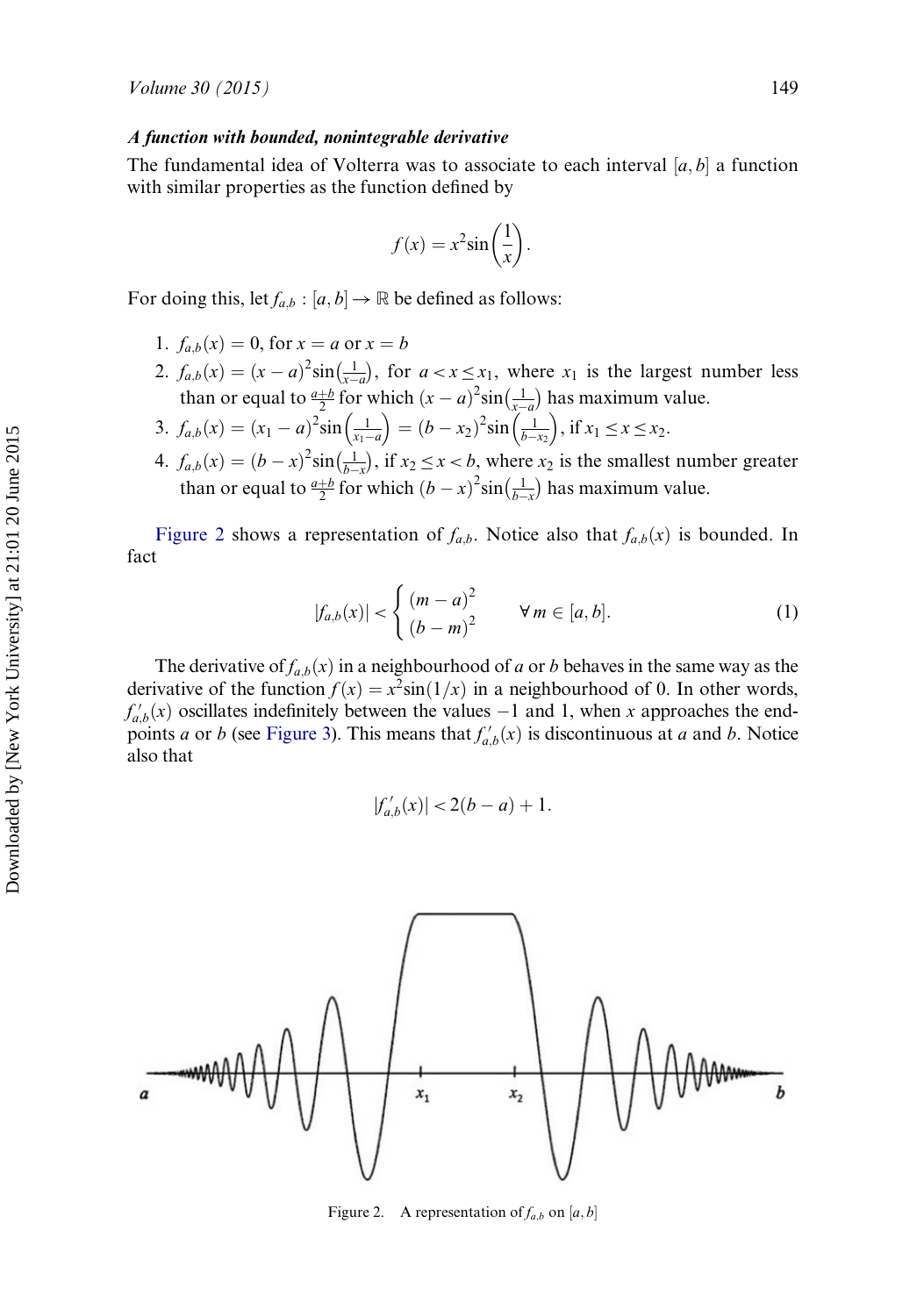<span id="page-9-0"></span>

Figure 3. Representation of the derivative  $f_{a,b}^{\dagger}(x)$ 

Finally, based on the above, Volterra defined the function  $F : [0, 1] \rightarrow \mathbb{R}$  as follows ([Figure 4](#page-9-1)):

$$
F(x) = \begin{cases} f_{a,b}(x), & \text{if } x \in (a,b) \text{ for some interval } (a,b) \subset [0,1] \setminus \overline{C}, \\ 0, & \text{if } x \in \overline{C}. \end{cases}
$$

The function  $F(x)$  is continuous and differentiable at every  $x \in [0, 1]$ . It is not difficult to prove that  $F'(x)$  exists for all  $x \in C$ . Furthermore,  $F'(x) = 0$  for  $x \in C$ . To prove this let  $s > 0$  and suppose that  $|x - t| < s$ . If  $t \in \overline{C}$  then prove this, let  $\varepsilon > 0$  and suppose that  $|x - t| < \varepsilon$ . If  $t \in \overline{C}$ , then

$$
\frac{f(t) - f(x)}{t - x} = 0.
$$

If  $t \notin \overline{C}$ , then t belongs to some open interval  $(a, b)$  content in  $[0, 1] \setminus \overline{C}$ . Suppose that a is the endpoint nearest to  $x$ . Then, considering (1) from the previous page, we have

$$
\left|\frac{f(t)-f(x)}{t-x}\right|=\left|\frac{f(t)}{t-x}\right|\leq\left|\frac{f(t)}{t-a}\right|\leq\frac{|t-a|^2}{|t-a|}<\varepsilon.
$$

Hence,  $F'(x) = 0$  for  $x \in \overline{C}$ . Notice also that  $F'$  is bounded. In fact,  $|F'(x)| \le 3$ , for all  $x \in [0, 1]$ . Figure 5 shows a representation of  $F'$ . all  $x \in [0, 1]$ . [Figure 5](#page-10-0) shows a representation of F'.<br>At every point of  $\overline{C}$ , the derivative F' is discon-

At every point of  $\overline{C}$ , the derivative F' is discontinuous and it has an oscillation equal to 2. Therefore,  $F'$  does not fit the Riemann condition to be integrable. In Volterra's words 'in some cases, it can happen that the ordinary definition of the integral is not included in that of Riemann' (Volterra [1881b](#page-11-9), 334).

<span id="page-9-1"></span>

Figure 4. A representation of  $F(x)$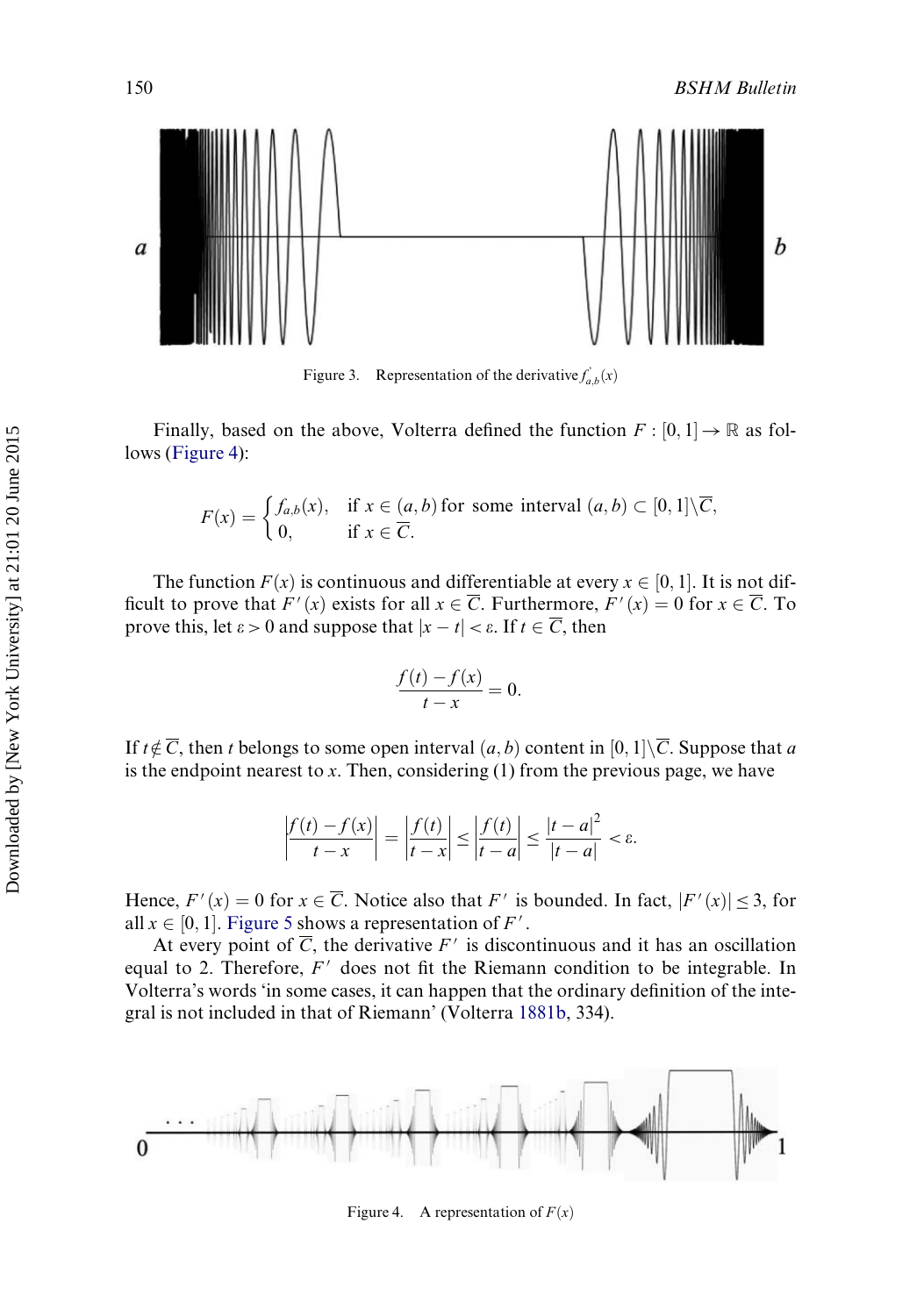<span id="page-10-0"></span>

Figure 5. A representation of  $F$ 

Nowadays we can use the next criterion for proving that  $F'$  is not Riemann integrable:

**Theorem 1** (Lebesgue Criterion for Integrability): A function  $f : [a, b] \rightarrow \mathbb{R}$  is Riemann integrable if and only if f is bounded and the set of discontinuities of f has Lebesgue measure zero.

**Remark 6:** Measure zero sets is a term used for naming those sets which have no effect on certain calculations. A set M has *measure zero* if for each  $\varepsilon > 0$  there exists a countable collection  $\{A_1, A_2, ...\}$  of open intervals such that

1.  $M \subset \bigcup_i A_i$ ,<br>  $2 \sum l(A_i) \leq \emptyset$ 2.  $\sum_{i} l(A_i) < \varepsilon$ ,

where  $l(A)$  is the length of the interval A.

#### Final comments

In the mid-nineteenth century mathematical analysis was at the peak of its formative stages. This period was characterized not only for the development of ideas such as continuity, differentiability and integrability but also for the rise of examples of pathological functions that challenged the intuition of several mathematicians.

Volterra's example is one of those pathological functions and we claim that it is the first example of a continuous function possessing a bounded derivative which is not Riemann integrable. This example was surprising since it shows that within the context of Riemann's theory of integration the fundamental operations of differentiation and integration are not entirely reversible. Thus, the process of differentiation could produce bounded functions  $F'$  which fails to be integrable in Riemann's sense. In this case, the formula:

$$
\int_{a}^{b} F'(x) \mathrm{d}x = F(b) - F(a)
$$

provided by the fundamental theorem of integral calculus, turns out to be meaningless.

Volterra's example challenged Rieman's approach to integration but also helped to develop further ideas on mathematical analysis. The Lebesgue integral appeared in the next few decades, which could handle many more functions, even though, the Lebesgue integral still could not handle every derivative. It was not until the first half of the twentieth century that we see other definitions of the integral, such as the gauge integral or generalized Riemann integral, that could do the job.